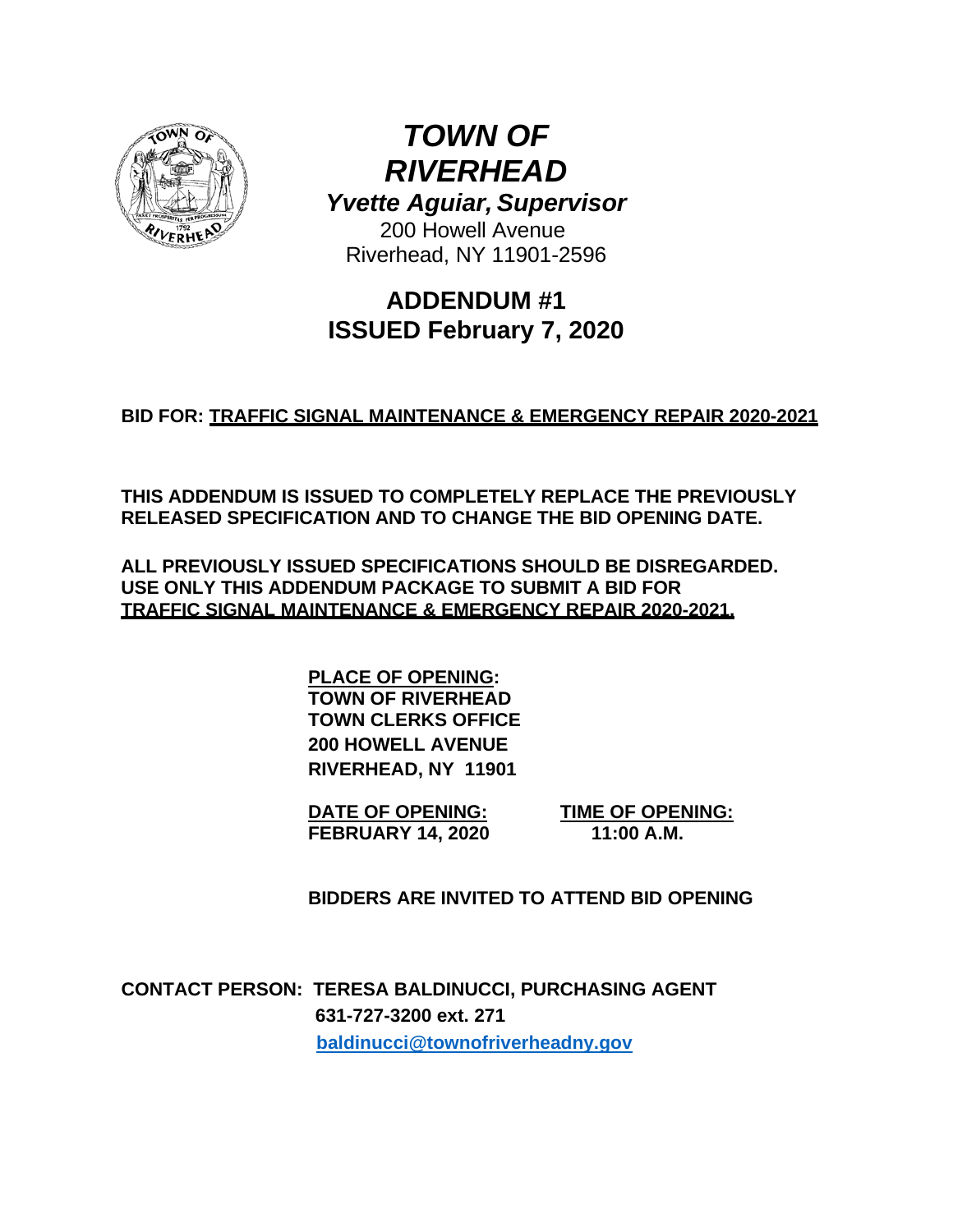

# **TOWN OF RIVERHEAD**  *Yvette Aguiar, Supervisor*

 200 Howell Avenue Riverhead, New York 11901-2596 631-727-3200

## **BID FOR: TRAFFIC SIGNAL MAINTENANCE AND EMERGENCY REPAIR 2020-2021**

BIDDERS NAME

BIDDERS ADDRESS

CITY, STATE, ZIP

| <b>PHONE NUMBER</b> |  |
|---------------------|--|

\_\_\_\_\_\_\_\_\_\_\_\_\_\_\_\_\_\_\_\_\_\_\_\_\_\_\_ EMAIL ADDRESS

In compliance with your advertisement for bids to be opened **February 14, 2020 at 11:00 am** and subject to all conditions thereof, the undersigned hereby proposes to furnish the item(s) and/or service(s) itemized in this proposal in accordance with the Notice to Bidders, General Information Agreement and Specifications contained herein on the Bid Proposal Form attached.

Bidder certifies that the prices quoted herein do not include Federal Excise Tax or any Federal, New York State or City Sales Tax and are not higher than prices charged to any governmental or commercial consumer for like merchandise and/or service; and all prices include shipping and freight charges to any Municipal building or site within the Town of Riverhead.

Respectfully submitted,

SIGNED BY:  $\blacksquare$ 

PRINT NAME/TITLE: **We have:**  $\blacksquare$ 

 $\mathsf{DATE}:\mathsf{A}\longrightarrow\mathsf{A}\longrightarrow\mathsf{A}\longrightarrow\mathsf{A}\longrightarrow\mathsf{A}\longrightarrow\mathsf{A}\longrightarrow\mathsf{A}\longrightarrow\mathsf{A}\longrightarrow\mathsf{A}\longrightarrow\mathsf{A}\longrightarrow\mathsf{A}\longrightarrow\mathsf{A}\longrightarrow\mathsf{A}\longrightarrow\mathsf{A}\longrightarrow\mathsf{A}\longrightarrow\mathsf{A}\longrightarrow\mathsf{A}\longrightarrow\mathsf{A}\longrightarrow\mathsf{A}\longrightarrow\mathsf{A}\longrightarrow\mathsf{A}\longrightarrow\mathsf{A}\longrightarrow\mathsf{A}\longrightarrow\mathsf{A}\longrightarrow\mathsf{A}\longrightarrow\mathsf{A}\longrightarrow\mathsf{A}\longrightarrow\mathsf{A}\longrightarrow\mathsf{A}\longrightarrow\mathsf{A}\longrightarrow\mathsf$ 

## **BIDDERS ARE INVITED TO ATTEND BID OPENING**

THIS PAGE MUST BE COMPLETED, SIGNED, AND RETURNED WITH BID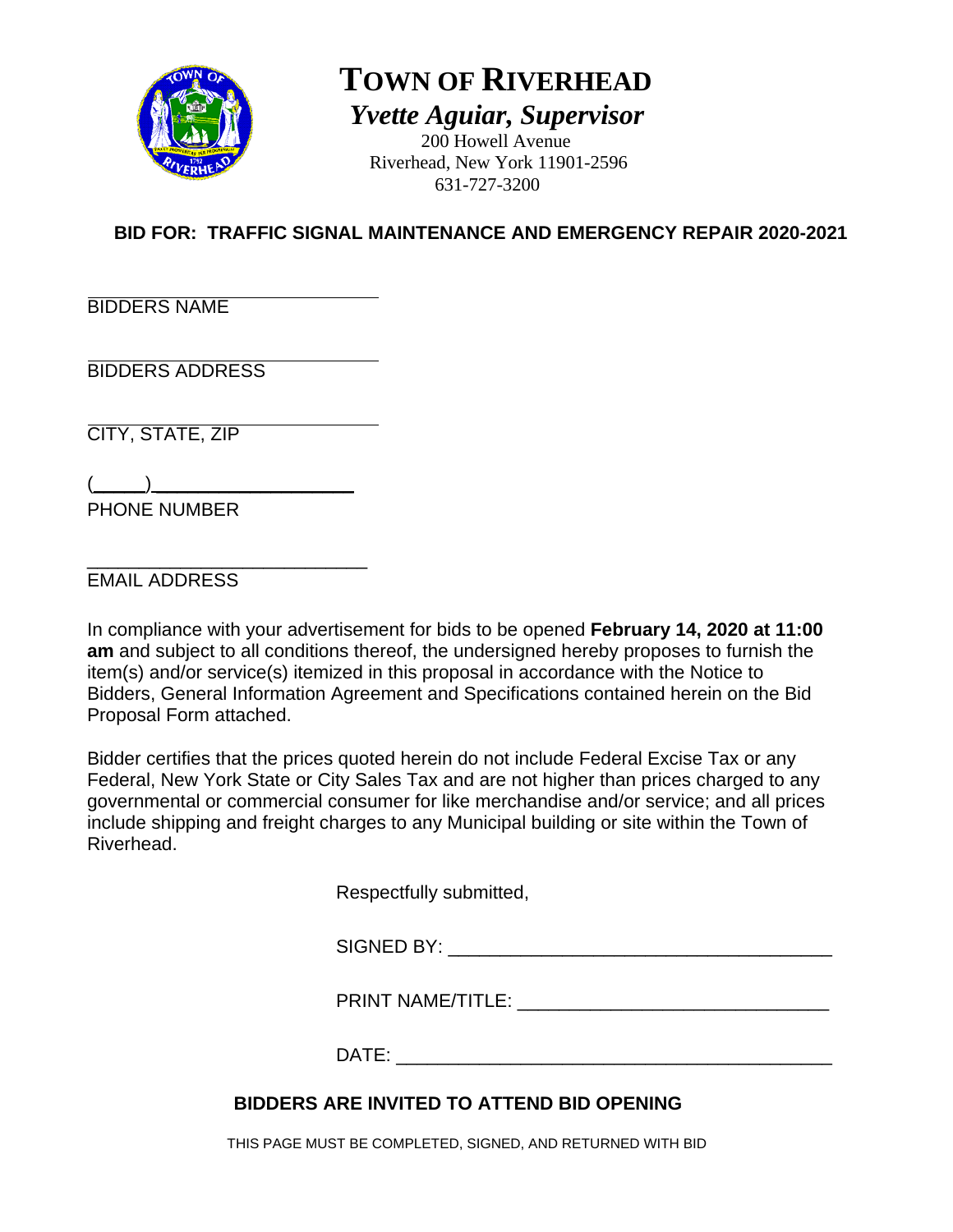## **I. GENERAL BID SPECIFICATIONS**

#### **1. General Instructions**

Bidders shall be responsible to carefully examine the bid specifications. These specifications require the doing of all things necessary or proper for, or incidental to the furnishing and delivery of said chemicals. All things not expressly mentioned in these specifications, but involved in carrying out their intent are required by these bid specifications; and the vendor shall perform the same as though they were specifically mentioned, described and delineated. Read all documents contained in the bid specifications.

Bidders are responsible for submitting their bids to the appropriate location at or prior to the time indicated in the specifications. **No bids will be accepted after the designated time or date indicated in the bid specifications.** It is suggested that registered mail be used to submit bids. Delay in mail delivery is not an exception to the receipt of a bid.

A copy of the official bid documents may be obtained at the Town's website: www.townofriverheadnv.gov. In addition to obtaining the official bid documents, any and all addendum pertaining to a particular bid or RFP are posted on the Town website referenced abovelog and scroll to bid for **TRAFFIC SIGNAL MAINTENANCE AND EMERGENCY REPAIR**. It is incumbent upon all potential bidders to view all posted addenda prior to the bid close date.

Any questions or clarification to the bid specifications or technical specifications must be submitted in writing to the Purchasing Agent at 200 Howell Ave., Riverhead, NY 11901 or by email to: baldinucci@townofriverheadny.gov prior to the bid opening**.** Such questions must be in the possession of the Purchasing Agent at least 72 hours prior to the bid opening**. Verbal questions will not be entertained.** 

**Bidders must submit one original copy of their bids.** The original must be sealed and clearly marked **"TRAFFIC SIGNAL MAINTENANCE AND EMERGENCY REPAIR".** All bids shall be made out on the proposal forms attached hereto and all the attached certificates must be completed and signed in compliance with the provisions of Section 103-d of the New York State General Municipal Law. All bids must be filled out in ink, or be typewritten. Bids submitted in pencil will be rejected as unresponsive. Bids which have been corrected by white out or cross out, and have not been initialed and/or dated will be rejected as unresponsive. Bid Responses may be rejected if they show any omission, irregularity, alteration of form, addition, condition, unresponsiveness, or unbalance.

The Purchasing Agent, and/or his/her designee, shall be the only one authorized to make changes or alterations to anything contained in these specifications. As stated above, any changes shall be posted as an addendum on the following website: www.townofriverheadny.gov. The Purchasing Agent reserves the right to reject all bids, parts of all bids, or all bids for any one or more items or contractual services included in the proposed contract, when such rejection is in the best interest of the Town. The contract will be awarded to the RESPONSIBLE BIDDER offering the best price, availability to supply good/parts within the requested time frames. A responsible bidder is a manufacturer, producer, dealer, vendor, or bona fide manufacturer's agent who has demonstrated judgment and integrity, is of good reputation, experienced in his work, whose record of past performance in the trade is established as satisfactory, and whose financial status is such to provide no risk to the Town of Riverhead in its contractual relations.

2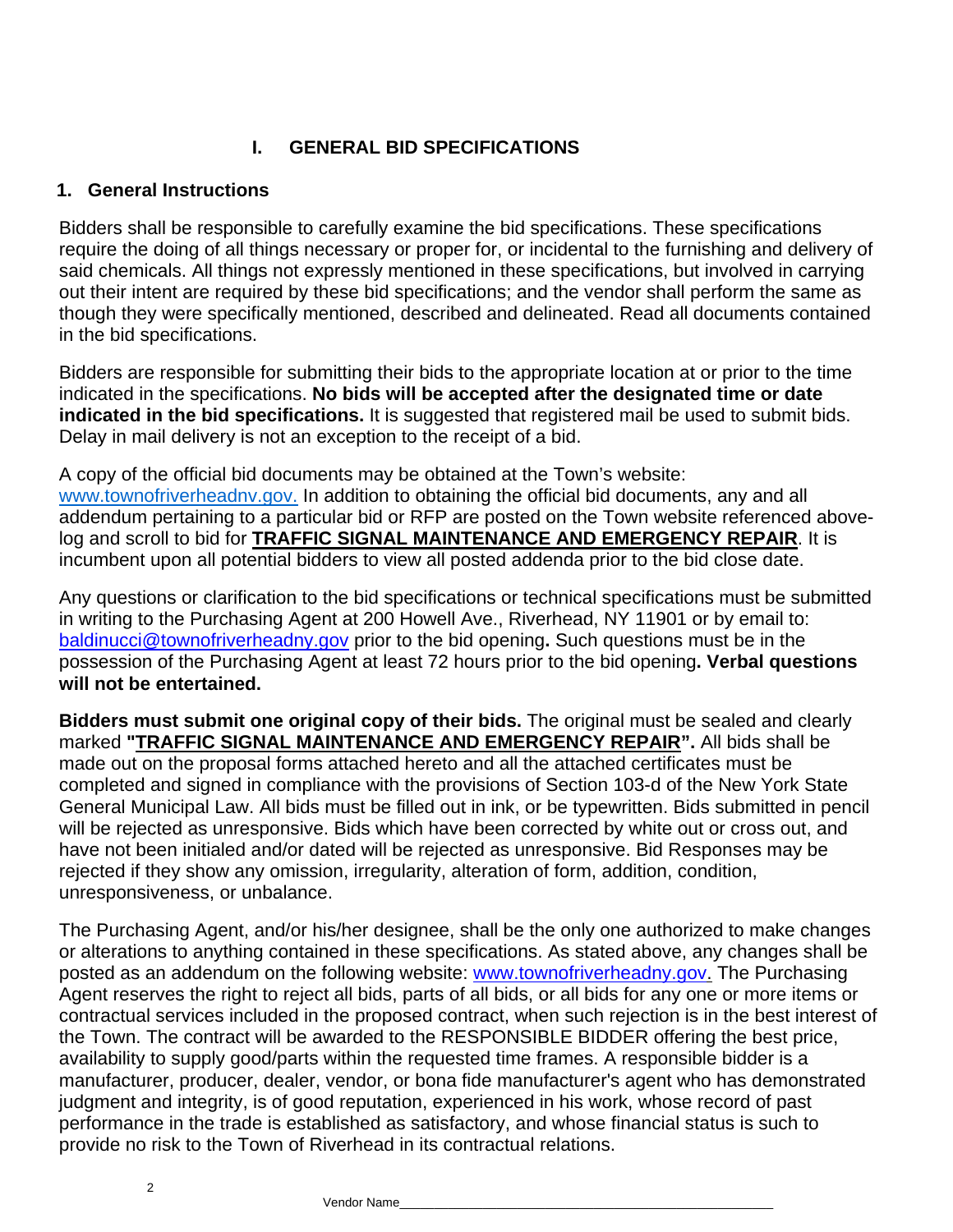No bidder may withdraw a bid within forty-five (45) days after the actual date of the bid opening. Any bidder who does not honor their bid within the forty-five (45) days may be barred from bidding in any jurisdiction in New York State.

Any bidder, contractor, or manufacturer who, in the course of his work, uses or supplies products which may be toxic or harmful, shall provide an MSDS to the Town of Riverhead Purchasing Department prior to the use of those products by the Town or the contractor.

Bidders who are required to adhere to the prevailing wage schedule shall obtain and maintain a current schedule from the New York State Department of Labor for the entire term of the contract. The Town may audit adherence to this schedule at any time during or after the contract period.

By submission of this bid, each bidder and each person signing on behalf of any bidder certifies, and in the case of a joint bid each party thereto certifies as to its own organization, under penalty of perjury, that to the best of its knowledge and belief that each bidder is not on the list created pursuant to paragraph (b) of subdivision 3 of section 165-a of the state finance law.

## **2. Bid Costs and Expenses**

 The Town of Riverhead will not pay any costs incurred by any CONTRACTOR associated with any aspect of responding to the request for bids, including bid preparation, printing or delivery, or negotiation process.

## **3. Bid Expiration Date**

Prices quoted in the bid shall remain fixed and binding on the Bidder for at least a one (1) year period from the date of the signed contract. The Town of Riverhead reserves the right to extend for an additional one year period or any such lesser amount as mutually agreed upon by and between Town and vendor subject to identical terms and conditions.

## **4. Non-Conforming Bids**

Non-conforming Bids will not be considered. Non-conforming bids are defined as those that do not meet the requirements of the bid specification. The determination of whether a bid requirement is substantive or a mere formality shall reside solely within the Town of Riverhead.

## **5. Sub-Contracting**

The CONTRACTOR selected shall be solely responsible for contractual performance and CONTRACTOR assumes all responsibility for the quality of work performed under this contract.

## **6. Discrepancies and Omissions**

CONTRACTOR is fully responsible for the completeness and accuracy of their bid, and for examining this bid and all addenda. Failure to do so will be at the sole risk of CONTRACTOR. Should CONTRACTOR find discrepancies, omissions, unclear or ambiguous intent or meaning, or should any questions arise concerning this request for bid, CONTRACTOR shall notify the PURCHASING AGENT, in writing, of such findings at least five (5) days before the bid opening.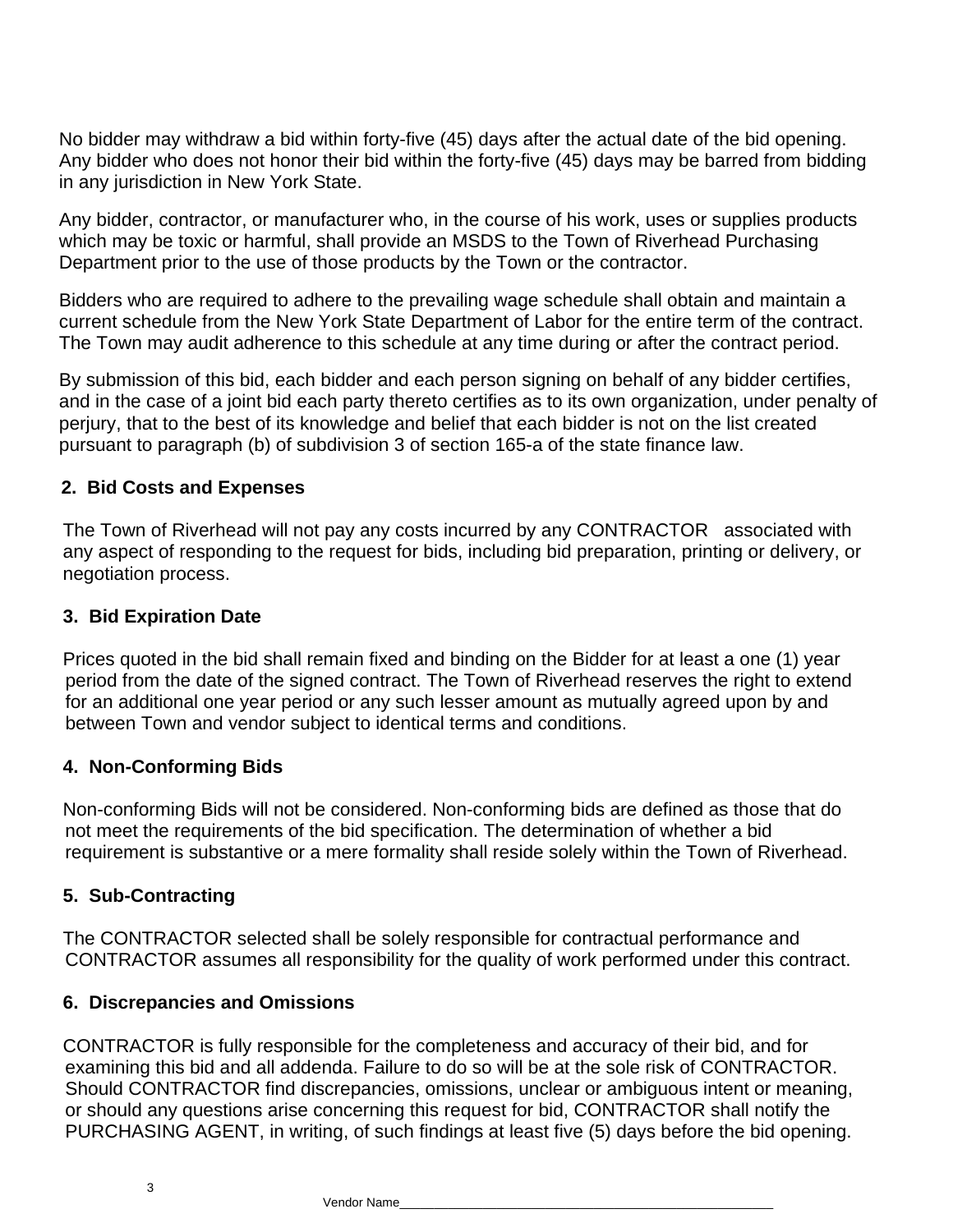This will allow issuance of any necessary addenda. It will also help prevent the opening of a defective bid and exposure of CONTRACTOR'S bid upon which award could not be made. All unresolved issues should be addressed in the bid. Protests based on any omission or error, or on the content of the solicitation, will be disallowed if these faults have not been brought to the attention of the Designated Contact, in writing, no later than five (5) calendar days prior to the time set for opening of the bids.

## **7. Town's Right to Reject Bids**

The Town reserves the right to accept or reject any or all bids or any part of any bid, to waive defects, technicalities or any specifications (whether they be in the Town's specifications or CONTRACTOR'S response), to sit and act as sole judge of the merit and qualifications of each product offered, or to solicit new bids on the same project or on a modified project which may include portions of the originally proposed project as the Town may deem necessary in the best interest of the Town.

## **8. Town's Right to Cancel Solicitation**

The Town reserves the right to cancel this solicitation at any time during the procurement process, for any reason or for no reason. The Town makes no commitments expressed or implied, that this process will result in a business transaction with any CONTRACTOR.

## **9. Notification of Withdrawal of Bid**

CONTRACTOR may modify or withdraw its bid by written request, provided that both bid and request is received by the Town prior to the bid due date. Bids may be re-submitted in accordance with the Bid Notice due date in order to be considered further. Bids become the property of the Town at the bid submission deadline. All bids received are considered firm offers at that time.

## **10. Exceptions to the Bid Specifications**

Any exceptions to the Bid Specifications or the Town's terms and conditions, must be highlighted and included in writing in the bid. Acceptance of exceptions is within the sole discretion of the evaluation of the Town.

## **11. Award of Contract**

4

The final award of a contract is subject to approval by the Town. The Town has the sole right to select the successful CONTRACTOR(S) for award, to reject any bid as unsatisfactory or nonresponsive, to award a contract to other than the lowest priced bid, to award multiple contracts, or not to award a contract. Notice in writing to a CONTRACTOR of the acceptance of its bid by the Town will constitute a contract, and no CONTRACTOR will acquire any legal or equitable rights or privileges until the occurrence of such event.

## **12. Contract Terms and Conditions**

The term of the contract between the successful bidder and the Town shall be for one (1) year.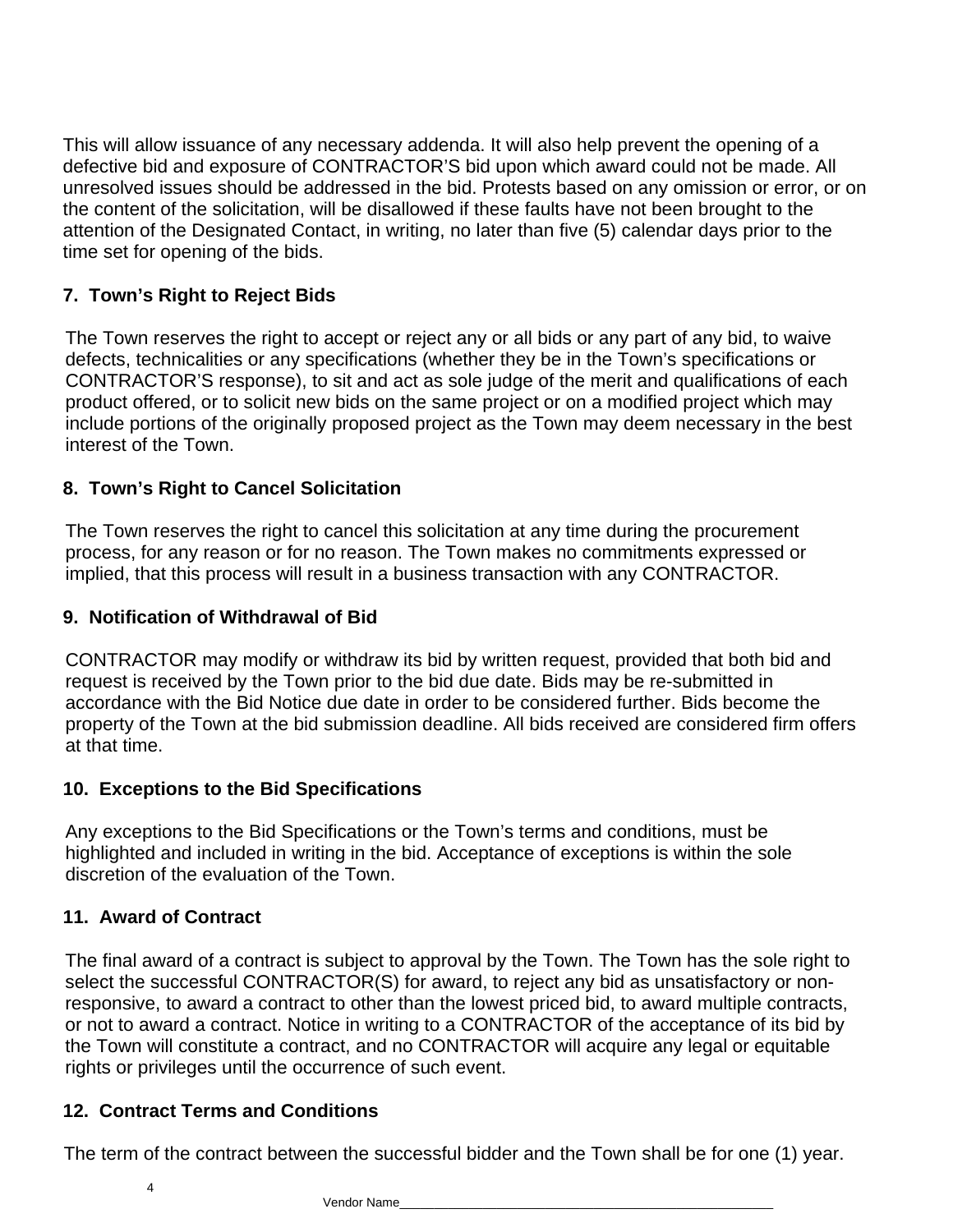At the end of the contract period, the contract may be extended for an additional one year period or any such lesser amount as mutually agreed upon by and between Town and Vendor subject to identical terms and conditions. The Town also reserves the right to cancel this contract at any time without notice.

#### **13. Independent Contractors**

The parties to the contract shall be independent contractors to one another, and nothing herein shall be deemed to cause this agreement to create an agency, partnership, joint venture or employment relationship between parties. Each party shall be responsible for compliance with all applicable workers compensation, unemployment, disability insurance, social security withholding and all other similar matters. Neither party shall be liable for any debts, accounts, obligations or other liability whatsoever of the other party or any other obligation of the other party to pay on the behalf of its employees or to withhold from any compensation paid to such employees any social benefits, workers compensation insurance premiums or any income or other similar taxes.

#### **14. Licenses and Permits**

In performance of the contract, the CONTRACTOR will be required to comply with all applicable federal, state and local laws, ordinances, codes, and regulations. The cost of permits and other relevant costs required in the performance of the contract shall be borne by the successful CONTRACTOR. The CONTRACTOR shall be properly licensed and authorized to transact business in the State of New York.

## **15. Notice**

Any notice to the Town of Riverhead required under the contract shall be sent to:

**Teresa Baldinucci, Purchasing Agent Town of Riverhead 200 Howell Avenue Riverhead, NY 11901** 

#### **16. Indemnification**

a. General Indemnification**:**

By submitting a bid, the proposing CONTRACTOR agrees that in the event it is awarded a contract, it will indemnify and otherwise hold harmless the Town of Riverhead, its agents and employees from any and all liability, suits, actions, or claims, together with all costs, expenses for attorney's fees, arising out of the CONTRACTOR'S its agents and employees' performance work or services in connection with the contract, regardless of whether such suits, actions, claims or liabilities are based upon acts or failures to act attributable, whole or part, to the Town, its employees or agents.

b. Insurance

i. CONTRACTOR recognizes that it is operating as an independent contractor and that it is liable for any and all losses, penalties, damages, expenses, attorney's fees, judgments, and/or settlements incurred by reason of injury to or death of any and all persons, or injury to any and all property, of any nature, arising out of the CONTRACTOR'S negligent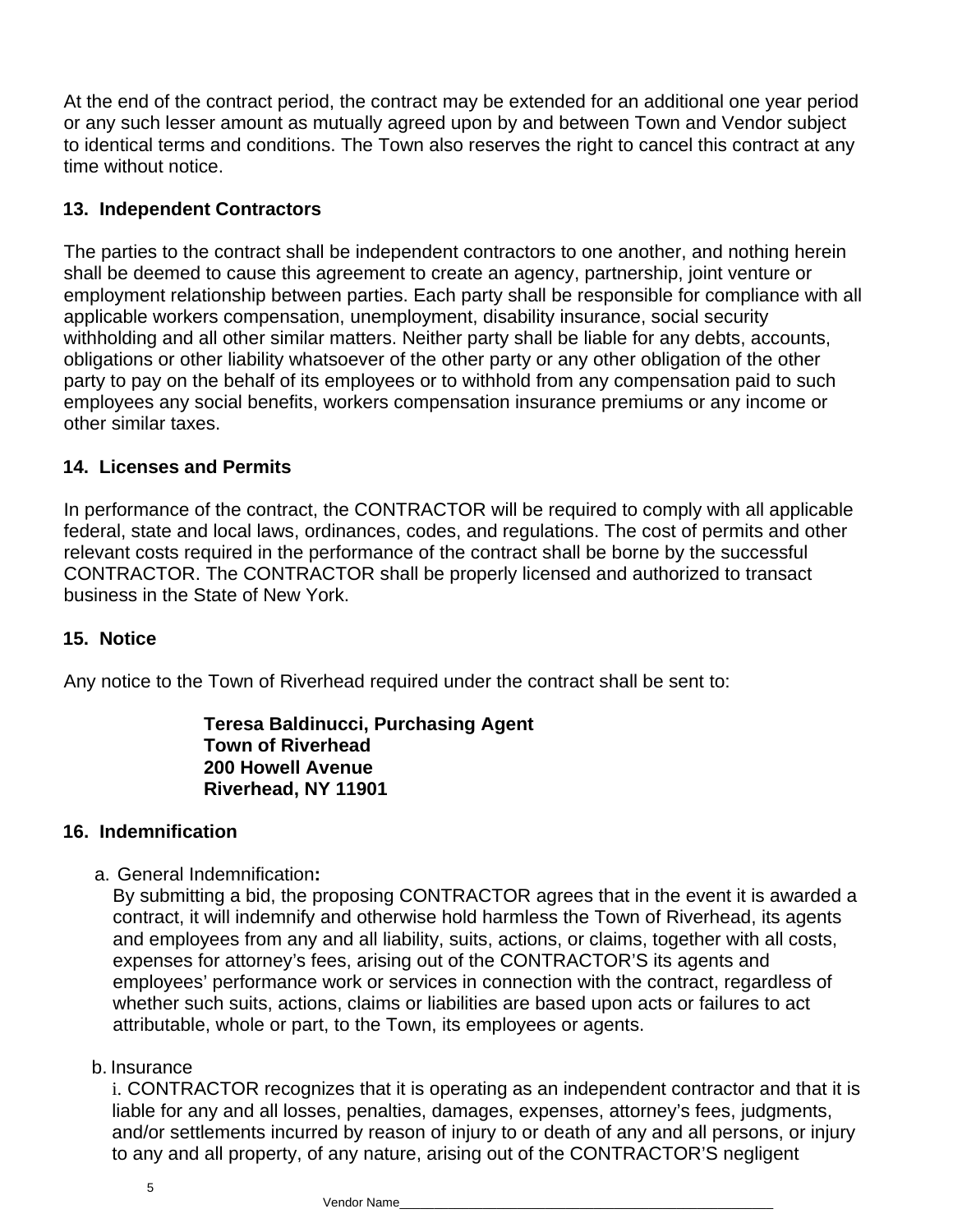performance under this contract, and particularly without limiting the foregoing, caused by, resulting from, or arising out of any act of omission on the part of the CONTRACTOR in their negligent performance under this contract.

The CONTRACTOR shall maintain such insurance as will protect against claims under Worker's Compensation Act and from any other claims for damages for personal injury, including death, which may arise from operations under this contract. The CONTRACTOR is an independent contractor and is not an employee of the Town of Riverhead. During the term of this contract, the CONTRACTOR shall, at its own expense, carry insurance minimum limits as Upon award of bid, CONTRACTOR shall provide a copy of all insurance certificates identified below (a, b, c) within thirty six hours of notification of successful bid and prior to commencement of any services identified in the contract/bid specification: a. Proof of Comprehensive General Liability Insurance, including products completed, contractual, property and personal injury in the amount of \$1,000,000.00 per occurrence and \$2,000,000.00 in the aggregate; and b. Proof of professional liability insurance in the amount of (\$1,000,000.00.); and c. Proof of Automotive/Equipment Liability (Bodily Injury and Property Damage) insurance in the amount of \$100,000 (per occurrence)/\$300,000 (total). In the event the CONTRACTOR fails to provide the insurance required information, the Town may cancel the award and award to the next lowest bidder.

#### **17. Piggybacking Clause Method of Award**

The contract, if awarded, will be to the lowest responsive/responsible bidder(s) in part or in whole who meet(s) all the terms of the specifications. The TOWN quarantees no minimum or maximum purchases or contracts as a result of award of this bid. The Town of Riverhead reserves the right to allow all municipal and not for profit organizations authorized under the General Municipal Laws of the State of New York, to purchase any goods and/or services awarded as a result of this bid in accordance with the latest amendments to NYS GML 100 through 104. However, it is understood that the extension of such contracts are at the discretion of the vendor and the vendor is only bound to any contract between the Town of Riverhead and the vendor. Additionally, the TOWN reserves the right to purchase any goods or services included as a part of this bid from any means legally available to it.

#### **18. Invoices & Payments**

- a. The vendor shall either accept a Town issued credit card or the vendor shall put the item(s) "on account" and submit an invoice for payment to the Town on a monthly basis. The vendor shall not accept cash payment for any item.
- b. All invoices, vouchers, packing slips and any correspondence shall include the following: date/time; description of item; identify the Town employee accepting the delivery or picking up the item.

All invoices shall be submitted for payment to:

Town of Riverhead Engineering Department 1295 Pulaski Street Riverhead, New York 11901

6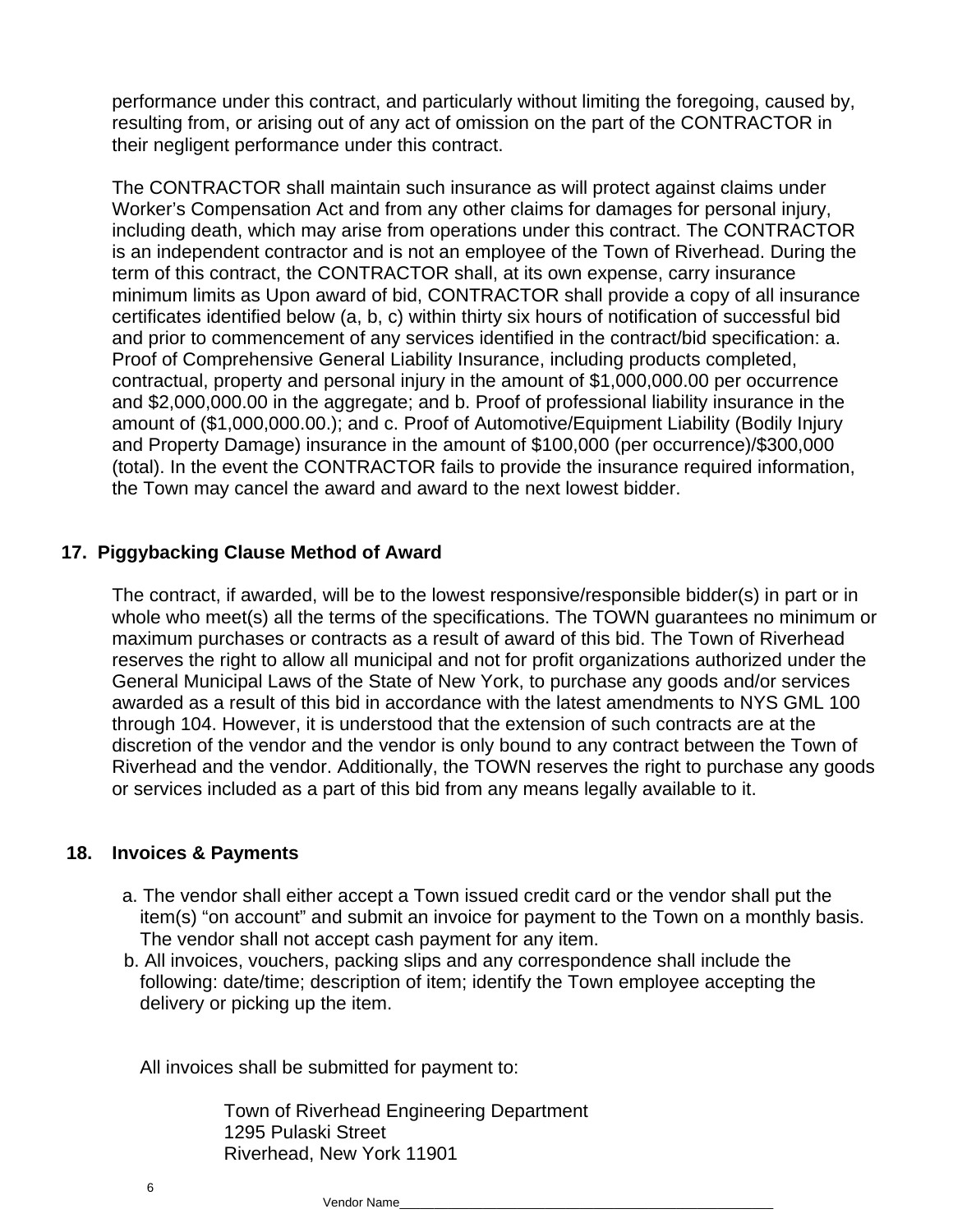#### **Every invoice must identify the employee receiving the item.**

#### **19. Contract Period**

The contract period for this bid award shall be for one (1) year from date of award with the option to extend the contract for one (1) additional twelve-month period or any such lesser amount as mutually agreed upon by and between the Town and vendor subject to identical terms and conditions.

#### **20. Municipal Indemnification**

The successful bidder must agree to save, keep, bear harmless and fully indemnify the Town and any of its officers, agents, or representatives from all damages, costs or expenses in law or equity that may at any time arise or be set up for an infringement of the patent rights of any person or persons in consequence of the use by the Town or by any of its officers, agents or representatives of articles supplied under the contract arising from bids submitted and of which the successful bidder and manufacturer are not lawfully entitled to sell, provided the Town gives the successful bidder and manufacturer prompt notice in writing of any suit and all information necessary to defend same.

## **21. Confidential and Proprietary Information**

- a. All information contained in the Bid is subject to production under the New York Freedom of Information Act. Each Bidder shall be responsible for identifying all information in its Bid that it considers confidential and proprietary and not subject to release to the general public for any reason by including with its Bid a separate list entitled "Confidential and Proprietary Information". The list shall identify all such information and shall include the location of such information in the Bid, including page numbers, as well as an explanation as to why each piece of information is considered to be confidential and proprietary. All information not included on the list, even if marked as confidential or "proprietary, shall be considered public information and is subject to release at such time identified in the Town of Riverhead Procurement Policy and as required under the Freedom of Information Act.
- b. Reasons given for considering information within a Bid Response confidential or proprietary shall be legally justifiable, which is within the sole discretion of the County. Indicating that a Bid Response in its entirety is confidential and proprietary is not legally justifiable, is not acceptable, and may be grounds for the Town rejecting the Bid Response on the grounds that the Bid Response is not responsive.
- c. Limitations to Liability: Town of Riverhead assumes no responsibility and no liability for costs incurred by Successful Bidder in responding to this bid, including requests for additional information. The Town assumes no responsibility and shall not be liable in any way for the release to the public of information that is contained in the Bid Response.
- d. Bidder agrees to promptly provide any non-confidential information or materials required by the Town to respond to such requests, to the extent required by law.

#### **22. Independent Contractor**

In the performance of this Agreement, the Bidder, including its employees, agents, and subcontractors shall act solely as an independent contractor, and nothing contained in or implied by this Agreement shall be construed at any time to create any other relationship between the Town and the Bidder, including employer and employee, partnership, principal and agent, or joint venture.

7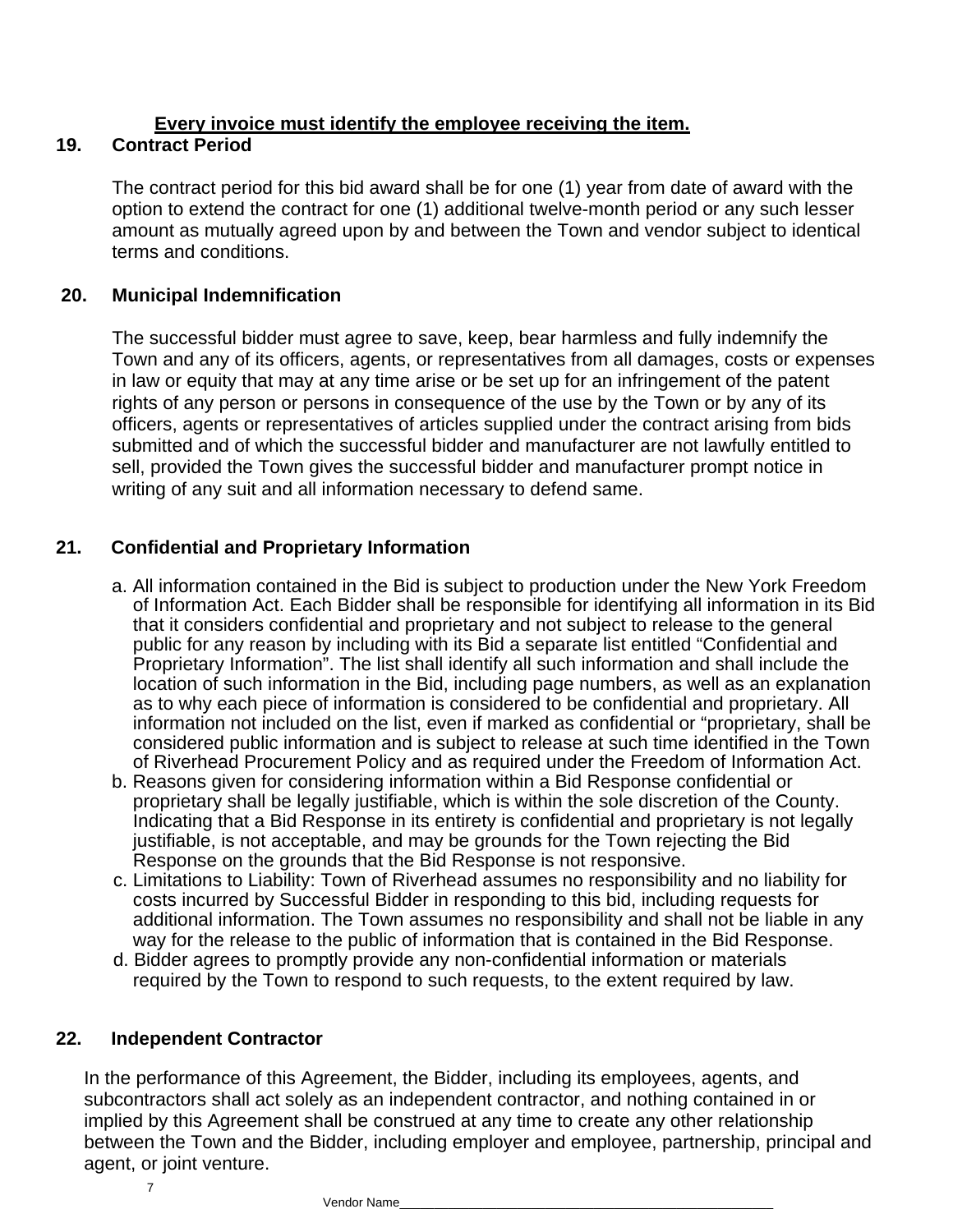#### **23. Assignment**

 The Contract resulting from this bid and the compensation, which may become due thereunder, are not assignable except with prior written approval of the Town.

#### **24. Interpretation**

The Contract resulting from this Solicitation shall be construed under the laws of the State of New York.

#### **25. Indemnification**

If a Contract is awarded, the Successful Bidder shall be required to indemnify, defend, and hold the County, its employees, and agents harmless from and against any and all claims, loss, liability, cost, and expenses, including attorney fees, howsoever arising or incurred, alleging personal injury, bodily injury, including death, or property damage arising out of or attributable to the Successful Bidder's performance of the Contract awarded.

#### **26. Termination Process**

a. Termination for Convenience:

Notwithstanding anything contained herein, the Town may terminate this Agreement anytime, in whole or in part, without showing cause by providing thirty (30) days written notice to the Successful Bidder. The Town shall pay all reasonable costs incurred by the Successful Bidder up to the date of termination. The Successful Bidder shall not be reimbursed for any anticipatory profits, which have not been earned to the date of termination.

- b. The Successful Bidder shall be provided 30 days' notice of any termination not for cause and shall only perform such work during the 30-day notice period that is authorized in writing by the Town's Purchasing Agent.
- c. This Agreement may be terminated by the Town upon at least seven (7) days' notice to the Successful Bidder in the event that: (1) the Work is permanently abandoned by the Town; (2) continued Work is deemed by the Town, in its sole discretion, not to be in the best interests of the Town; or (3) monies are no longer available or are not appropriated to fund the Work being performed or to be performed under this Agreement.
- d. Termination for Cause:

Notwithstanding anything contained herein, if the Successful Bidder fails to fulfill its obligation under this Agreement properly and on time or otherwise violates any provision of this Agreement, the Town may terminate this Agreement by written notice to the Successful Bidder. The notice shall specify the acts or omissions relied upon as cause for termination. All finished or unfinished goods or services provided by the Successful Bidder shall, at the Town's option, become the Town's property. The Town shall pay the successful Bidder fair and equitable compensation for satisfactory performance prior to receipt of notice of termination less the amount of damages caused by the Successful Bidder's breach. If the damages are more than the compensation payable to the Successful Bidder, the Successful Bidder shall remain liable after termination, and the Town may take all steps necessary to collect damages.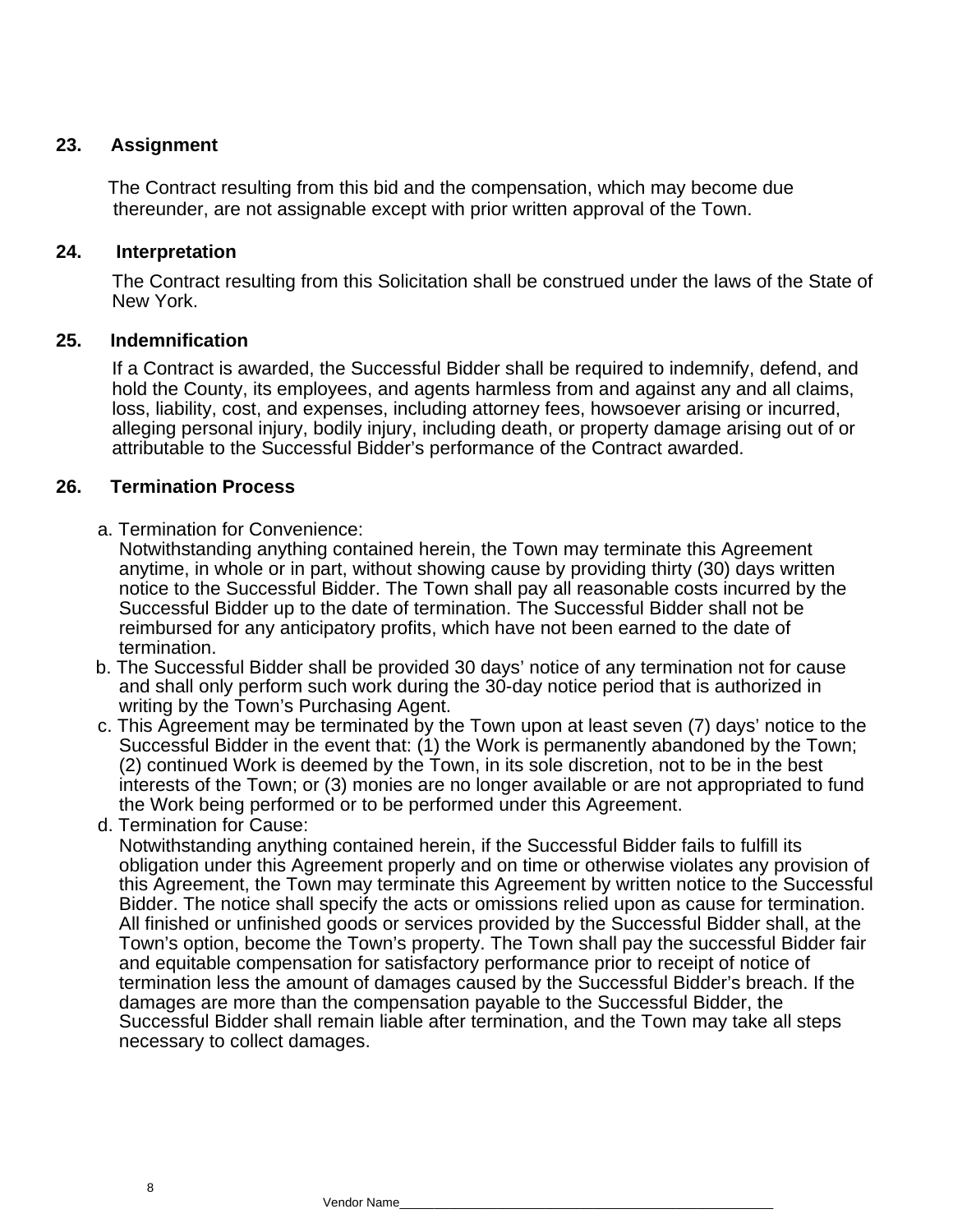## **SPECIFICATIONS FOR ANNUAL TRAFFIC SIGNAL REPAIR AND MAINTENANCE**

## **SECTION 1.0 – GENERAL**

## **1.1 SCOPE**

The Contractor shall furnish all labor, equipment and incidentals necessary to perform regularly scheduled repairs and maintenance work on the Traffic Control Signal Lights within the Town of Riverhead, hereinafter collectively and severally to mean the Town. In general, work shall include, but not be limited to the following:

- 1. Regularly scheduled repair and maintenance of traffic control signal lights, and any traffic control signal lights that may be added during the contract period.
- 2. Emergency service calls within two (2) hours of request by the Town to "safe off."
- 3. Performing needed underground work as ordered and agreed upon by the Town.

## **1.2 CONTRACT PERIOD AND CONTRACT EXTENSION**

The Town reserves the right to extend this Contract under the same terms and conditions for an additional one (1) year period if mutually agreed upon by the owner and the contractor.

#### **1.3 MOBILIZATION**

The Contractor shall provide all labor and equipment necessary to perform the intended work.

## **1.4 MAINTENANCE SCHEDULE AND REPORTS**

Call in, as needed.

## **1.5 SERVICE**

The Contractor shall only employ properly qualified and experienced personnel. All personnel shall be directly employed by the Contractor.

## **1.6 PUBLIC UTILITIES AND SERVICES**

Should any maintenance related to electric lines, etc. be required, the following procedures shall be adhered to:

Mark outs are contractor's responsibility per law. All conduits, underground electric, telephone conductors or conduits, and gas mains encountered in any maintenance or repair effort shall be properly and safely taken care of by the Contractor.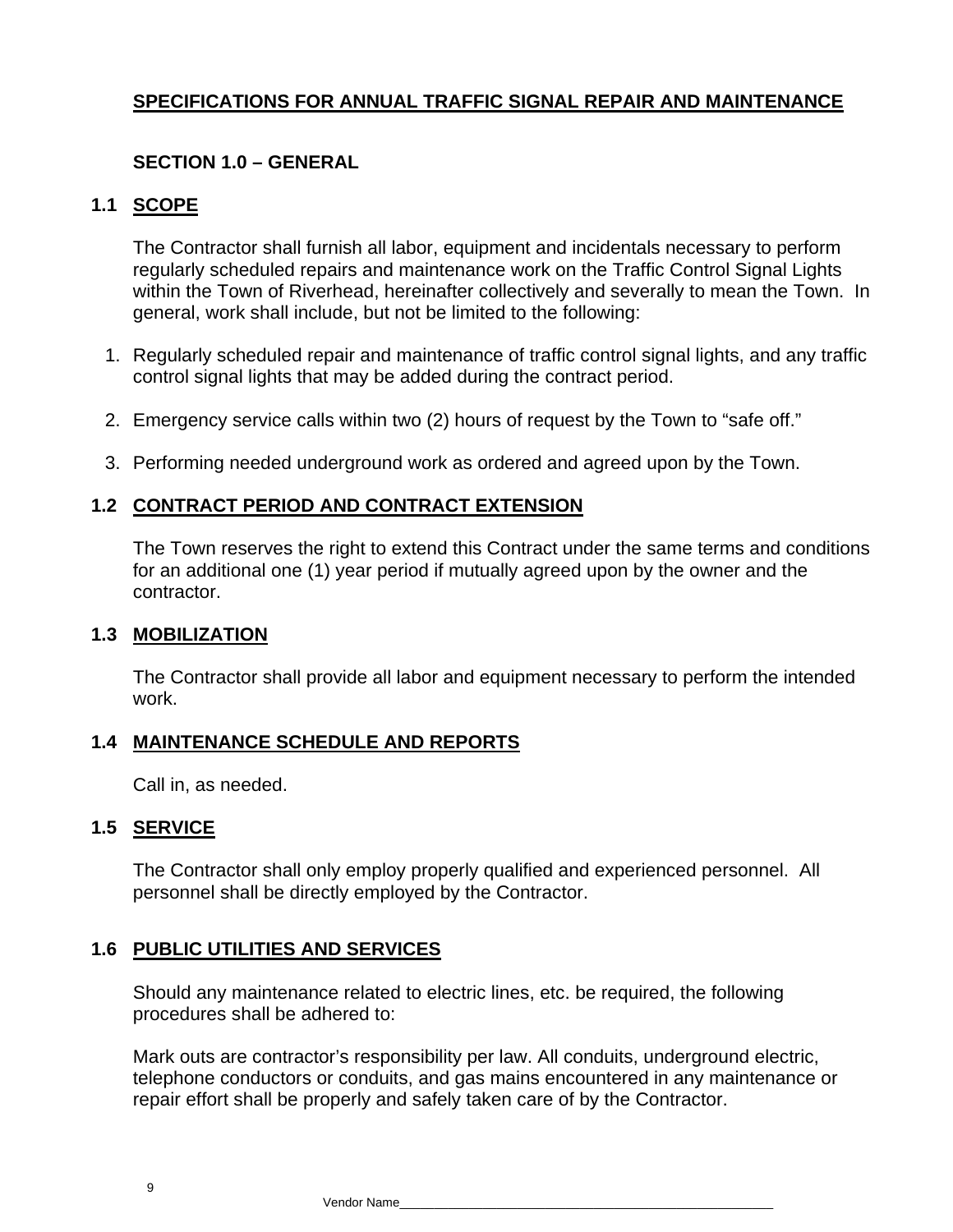If it is impossible for the Contractor to cross over, under or around the other utility, the Contractor shall notify the public corporation to which the obstruction belongs. The Contractor shall work with the public utility to effect the changes necessary to allow the Town repair or maintenance project to be completed.

#### **SECTION 2.0 – SERVICE CALLS**

#### **2.1 EMERGENCY SERVICE CALLS**

The Contractor shall supply all necessary labor, equipment and incidentals necessary to perform all required emergency service calls regarding the traffic control signals as requested by the Town. The Contractor shall respond within two (2) hours to the site requested by the Town and perform all necessary work to "safe off."

#### **2.2 NORMAL SERVICE**

All repair and maintenance work shall be performed on an "As Needed Basis", pre scheduled and usually within normal working hours. No work is to be done without prior authorization from the Town of Riverhead Engineering Department. Normal working hours shall be considered Monday through Friday 8:30 AM to 4:30 PM. All hours not within this time period shall be considered overtime and paid at 1-1/2 times the contracted hourly rate.

All maintenance and repair work necessary to be performed outside of normal working hours (overtime, weekends, and holidays) shall be requested by the Contractor to the Town prior to the start of the work.

When the Contractor requests to perform work during overtime periods and/or holiday periods that are for the Contractor's convenience only, the Contractor shall receive the stipulated rate indicated in the Contract for normal working hours.

## **SECTION 3.0 – RECORDKEEPING**

#### **3.1 WORK ORDERS AND RECORDS**

The Town will be calling from either Engineering Department or Police Department after normal working hours and on weekends and holidays.

The Contractor shall be required to maintain work records for each traffic control signal light serviced. Records shall include: Date serviced, site location, nature of the problem, pole number, and parts replaced.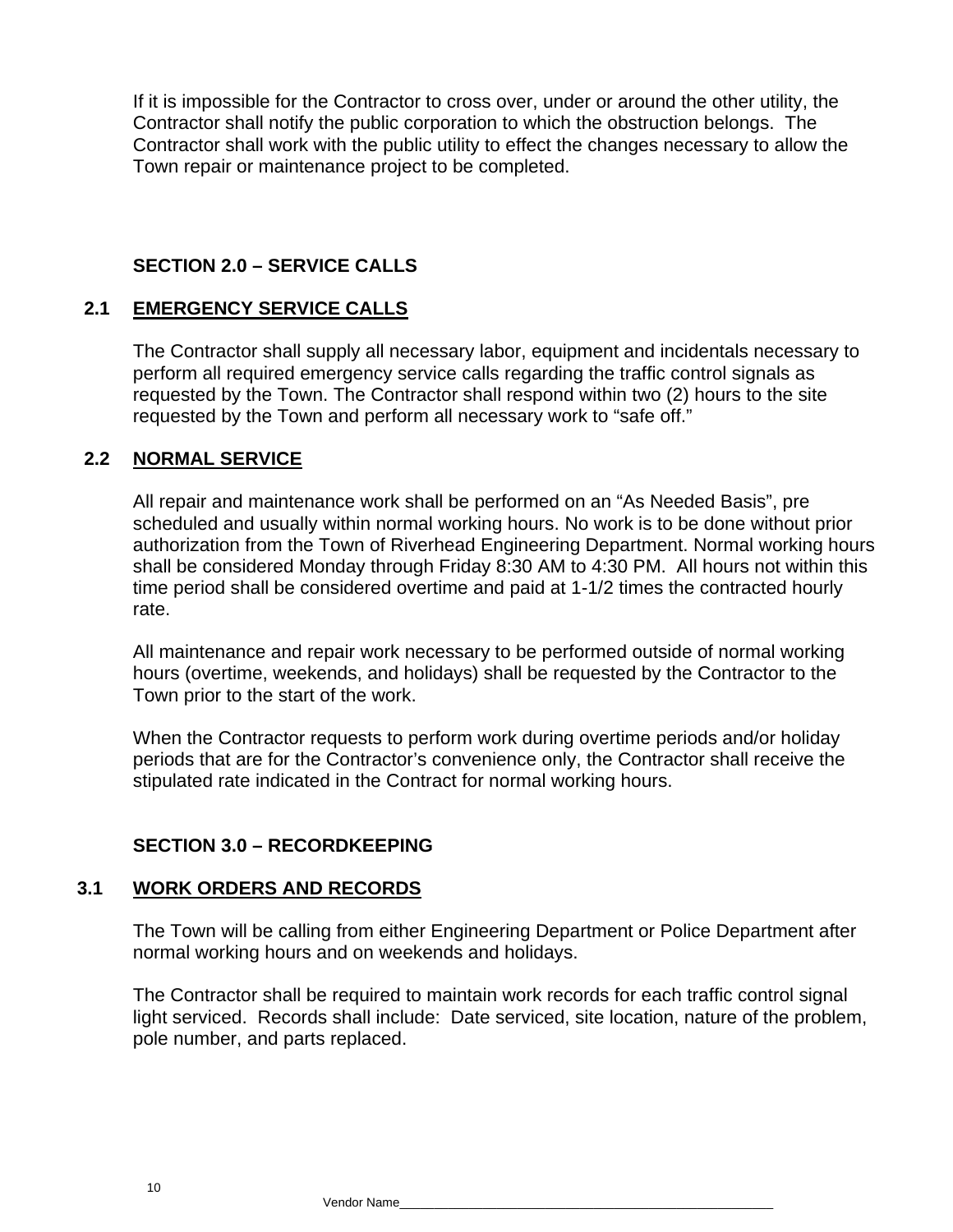## **3.2 RECORDS MAINTENANCE**

The Contractor shall also maintain, for ready reference by the Town, accurate and complete original records of all work performed by employees of the Contractor under the terms of this Contract. All forms and records shall be of a type approved by the Town.

#### **SECTION 4.0 – METHOD OF PAYMENT**

#### **4.1 BASIC MAINTENANCE**

Payment shall be made on the basis of actual work completed in accordance with the Contract Documents. Payment will be computed from the unit prices bid. The unit price bid shall include the cost of furnishing all labor, equipment, permits, disposal fees, etc. required to complete the service described in this contract.

Replacement parts and materials necessary to the job will be billed at contractor's certified cost plus 15%. Certified cost will be the actual amount paid to the supplier and must be documented by the submission of a copy of the supplier's invoice along with the contractor's invoice. Items under \$50 may be grouped together as "Miscellaneous Materials" and included in one total on the invoice.

The Contractor shall submit to the Town detailed invoices at the end of each month. Invoices are to be submitted to the following:

> Town of Riverhead Engineering Department 1295 Pulaski Street Riverhead, New York 11901

#### **4.2 ADDITIONAL SERVICES**

Payments for extra work ordered by the Town, whether based on Time and Materials or on an agreed upon price, will be made separately utilizing the Town's normal Purchasing/Procurement Policy and Procedures.

#### **SECTION 5.0 – ADDITIONAL ITEMS**

#### **5.1 DAMAGE**

The contractor shall be held responsible for any breakage, loss of equipment or supplies through negligence of the contractor or his employees while working on the Town of Riverhead premises. The contractor shall be responsible for restoring or replacing any equipment, facilities, etc. so damaged. The contractor shall immediately report to the Town any damages to the premises resulting from services performed under this contract. Failure or refusal to restore or replace such damaged property will be a breach of this contract.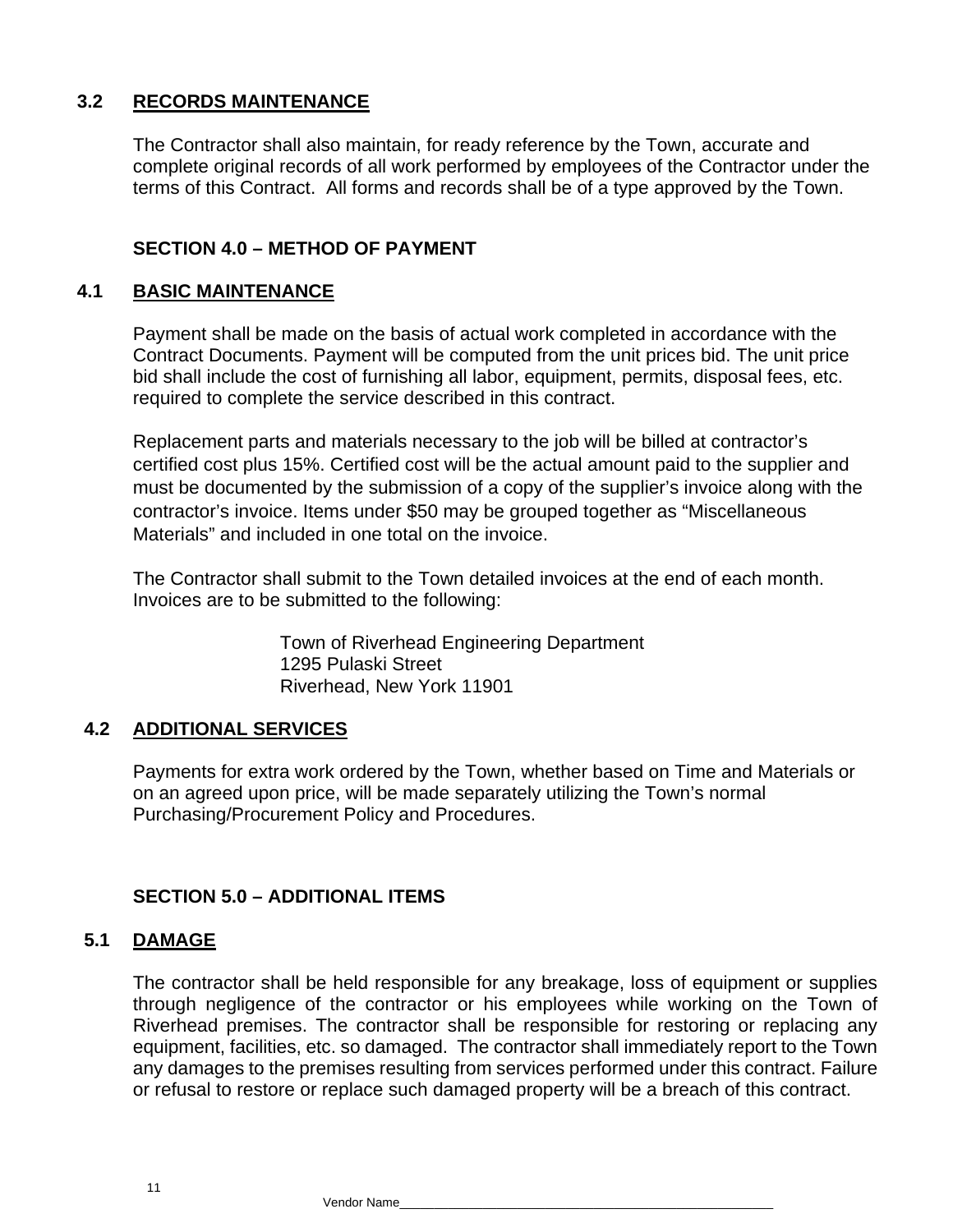## **5.2 CLEAN-UP**

During performance and upon completion of work on this project, the contractor will remove all unused equipment and instruments of service, all excess or unsuitable material, trash, rubbish and debris, and legally dispose of same. Contractor shall leave entire service area in a neat, clean and acceptable condition as approved by the Town.

#### **5.3 QUANTITIES**

Any quantities specified in the specification are estimated only, and are given for the information of the bidders. They do not indicate the actual quantity, which will be ordered, since such volume will depend upon requirements, which develop during the contract period.

#### **5.4 QUOTED PRICE REQUIREMENTS**

The price quoted in any proposal shall include all items of labor, tools, equipment and other costs necessary to fully complete the services described in these specifications.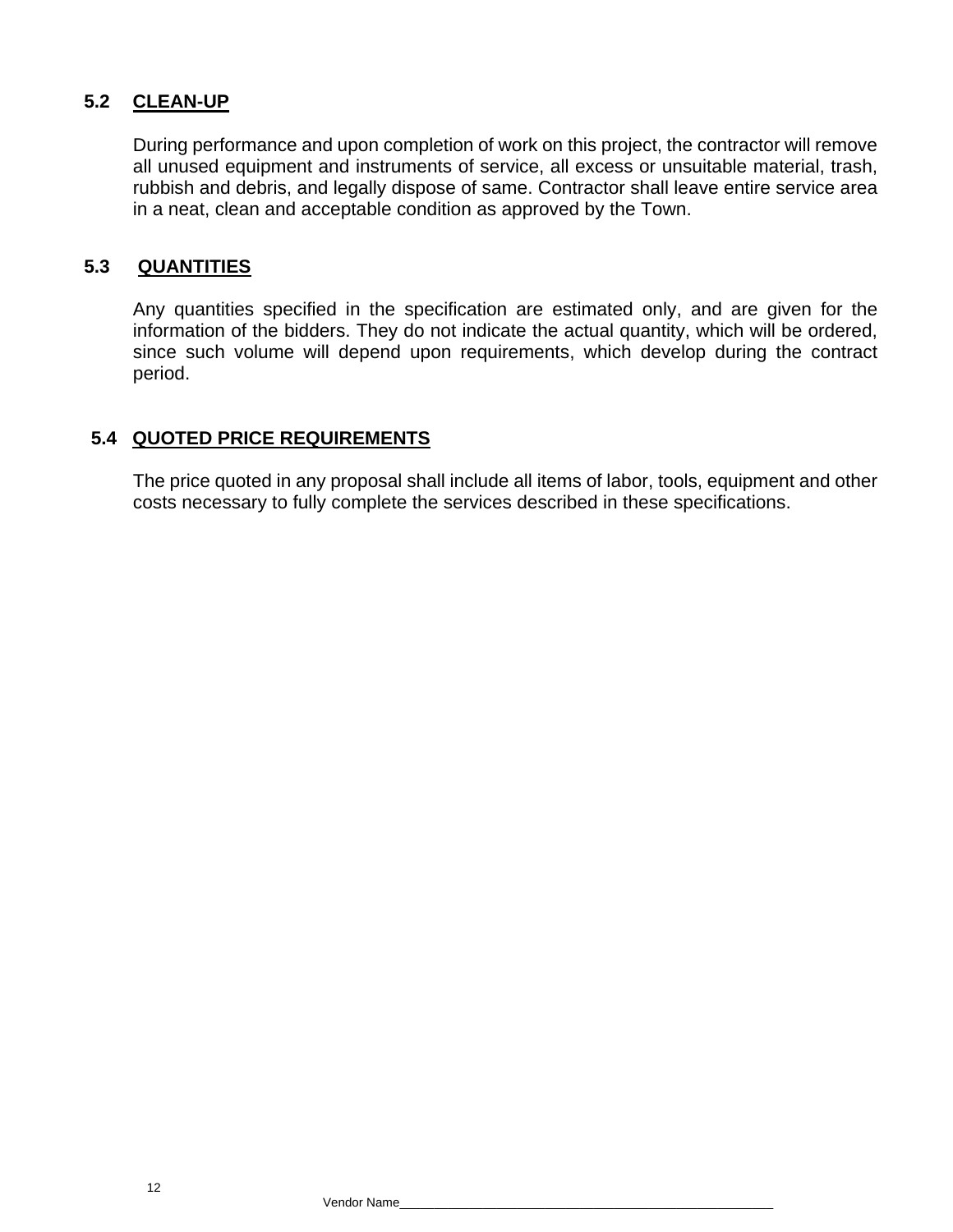## **PROPOSAL/BID SHEET**

#### **1. Company information**:

a. Name, physical address, mailing address, telephone number, fax number, the name of the primary contact for this bid, and the e-mail address for the primary contact and/or main office.

#### **2. Insurance**:

- a. Proof of Comprehensive General Liability Insurance, including products completed, contractual, property and personal injury in the amount of \$1,000,000.00 per occurrence and \$2,000,000.00 in the aggregate; and
- b. Proof of professional liability insurance in the amount of (\$1,000,000.00.); and
- c. Proof of Automotive/Equipment Liability (Bodily Injury and Property Damage) insurance in the amount of \$100,000 (per occurrence)/\$300,000 (total).

## **Please include proof of insurance with your bid submission.**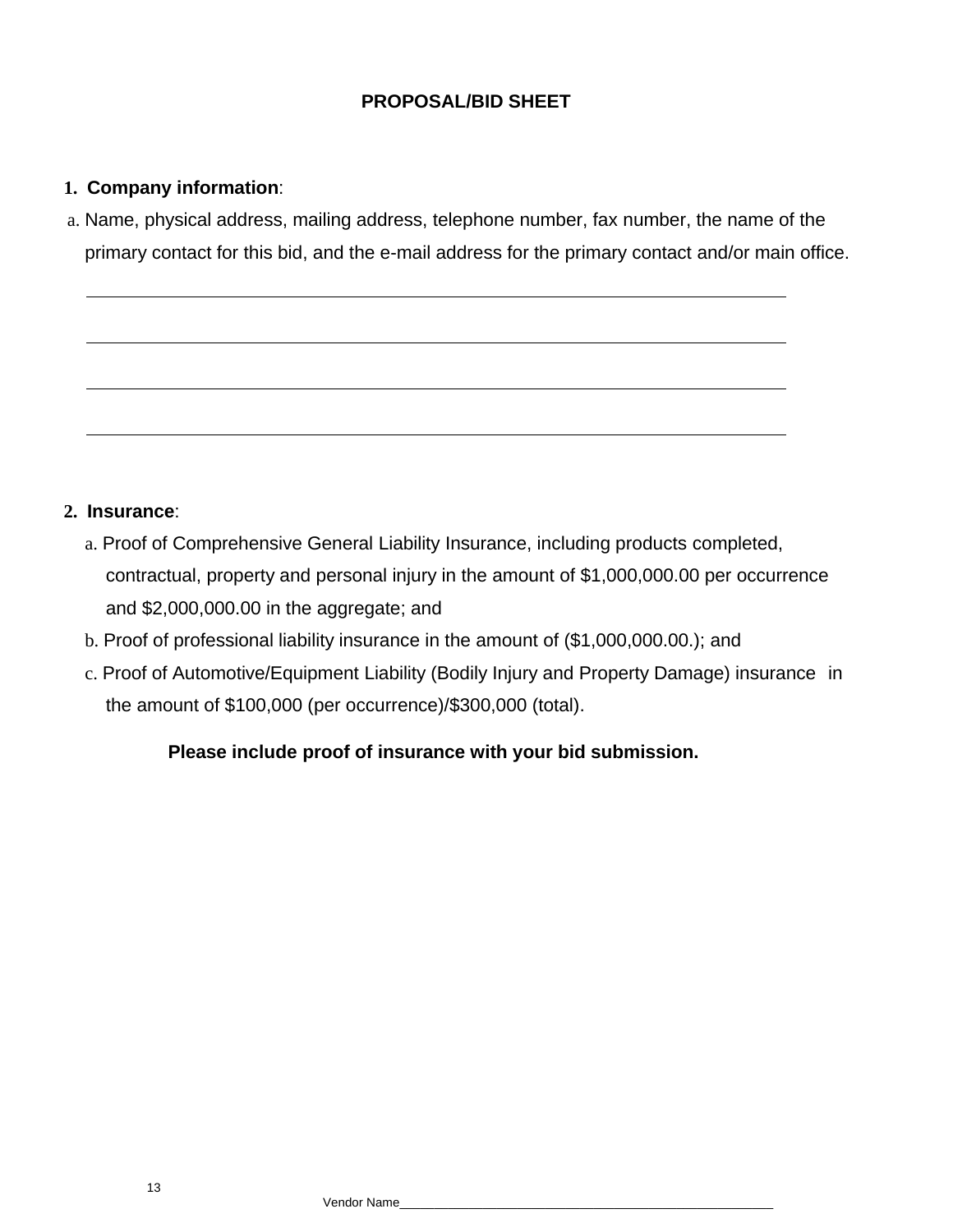## **NON-COLLUSIVE CERTIFICATE**

MUST BE COMPLETED, SIGNED, AND NOTARIZED AND RETURNED WITH BID

UNDER PENALTIES OF PERJURY:

NAME

\_\_\_\_\_\_\_\_\_\_\_\_ (Bidder), being duly sworn, deposes and says:

- A) This bid or proposal has been independently arrived at without collusion with any other bidder or with any competitor or potential competitor;
- B) This bid or proposal has not knowingly been disclosed, prior to the opening of bids or proposals for this project, to any other bidder, competitor, or potential competitor;
- C) No attempt has been made or will be made to induce any other person, partnership, or corporation to submit or not to submit a bid or proposal;
- D) The person signing this bid or proposal certifies that he has been fully informed regarding the accuracy of the statements contained in this certification, and under penalties of perjury, affirms the truth thereof, such penalties being applicable to the bidder as the person signing on its behalf; and
- E) That the attached hereto (if a corporate bidder) is a certified copy of a resolution authorizing the execution of this certificate by the signatory of this bid or proposal on behalf of the corporate bidder.

| Corporation: <u>compared by the contract of</u> |                        |
|-------------------------------------------------|------------------------|
| (PRINT CORPORATION NAME)                        |                        |
|                                                 |                        |
|                                                 | (PRINTED NAME & TITLE) |
|                                                 |                        |
|                                                 |                        |
|                                                 |                        |
| Sworn to before me this ________                |                        |
|                                                 |                        |
|                                                 |                        |
| <b>Notary Public</b>                            |                        |
|                                                 |                        |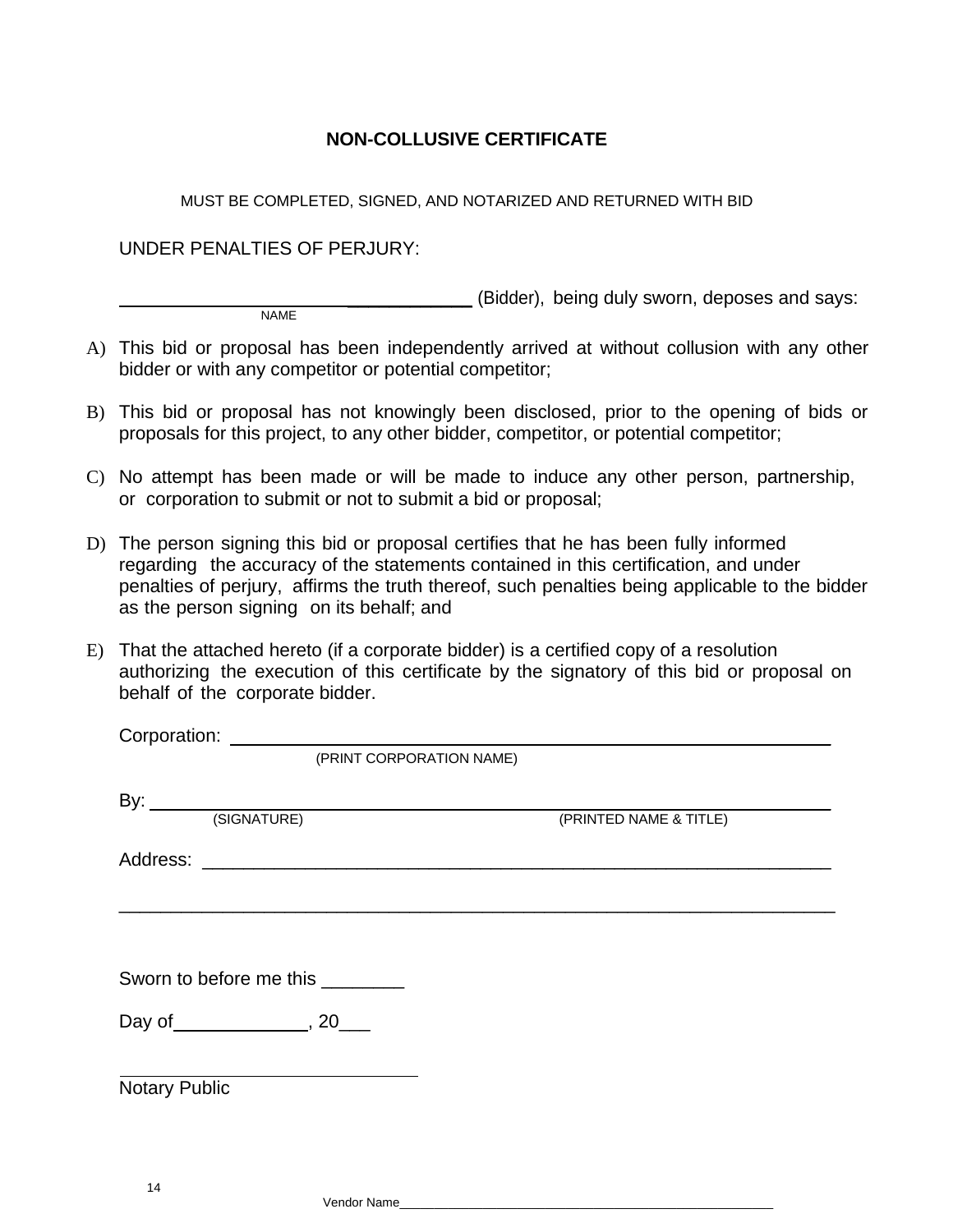# I/WE FULLY UNDERSTAND THAT THE ACCEPTANCE OF THIS BID IS SUBJECT TO THE PROVISIONS OF SECTION 103A AND 103B OF THE GENERAL MUNICIPAL LAW.

| DATE: ________________________ |  |
|--------------------------------|--|
|                                |  |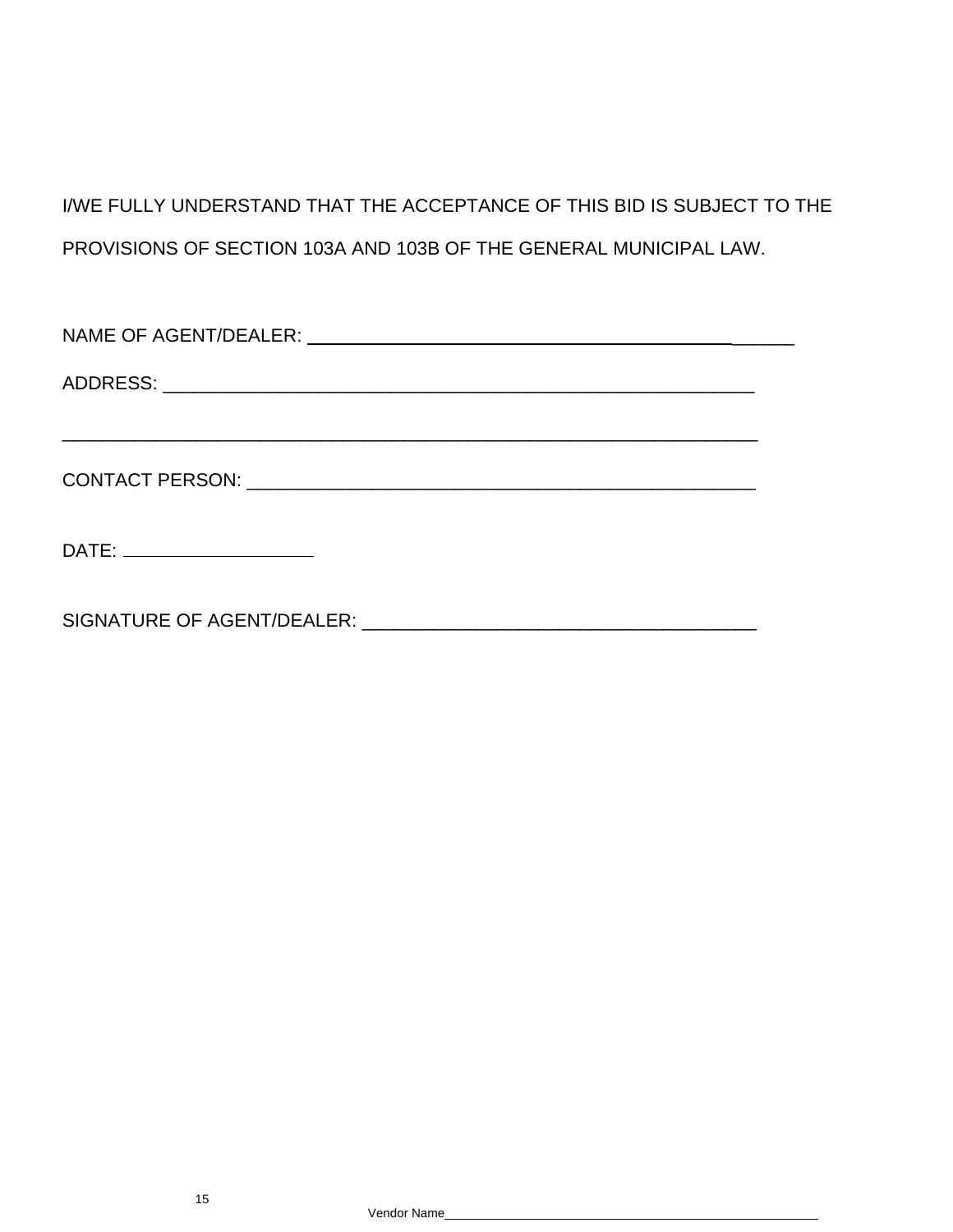#### **IRAN DIVESTMENT ACT CERTIFICATION**

As a result of the Iran Divestment Act of 2012 (Act), Chapter 1 of the 2012 Laws of New York, a new provision has been added to the State Finance Law (SFL), § 165-a, effective April 12, 2012. Under the Act, the Commissioner of the Office of General Services (OGS) will be developing a list (prohibited entities list) of "persons" who are engaged in "investment activities in Iran" (both are defined terms in the law). Pursuant to SFL § 165-a(3)(b), the initial list is expected to be issued no later than 120 days after the Act's effective date, at which time it will be posted on the OGS website.

By submitting a bid in response to this solicitation or by assuming the responsibility of a Contract awarded hereunder, Bidder/Contractor (or any assignee) certifies that once the prohibited entities list is posted on the OGS website, it will not utilize on such Contract any subcontractor that is identified on the prohibited entities list.

Additionally, Bidder/Contractor is advised that once the list is posted on the OGS website, any Contractor seeking to renew or extend a Contract or assume the responsibility of a Contract awarded in response to the solicitation, must certify at the time the Contract is renewed, extended or assigned that it is not included on the prohibited entities list.

During the term of the Contract, should the TOWN OF RIVERHEAD receive information that a person is in violation of the above-referenced certification, the TOWN OF RIVERHEAD will offer the person an opportunity to respond. If the person fails to demonstrate that it has ceased its engagement in the investment which is in violation of the Act within 90 days after the determination of such violation, then the TOWN OF RIVERHEAD shall take such action as may be appropriate including, but not limited to, imposing sanctions, seeking compliance, recovering damages, or declaring the Contractor in default.

The TOWN OF RIVERHEAD reserves the right to reject any bid or request for assignment for an entity that appears on the prohibited entities list prior to the award of a contract, and to pursue a responsibility review with respect to any entity that is awarded a contract and appears on the prohibited entities list after contract award.

Signature: **Signature: Signature: Signature: Signature: Signature: Signature: Signature: Signature: Signature: Signature: Signature: Signature: Signature: Signature: Signature: Signature: Si** 

Print Name:

Title:

Company Name: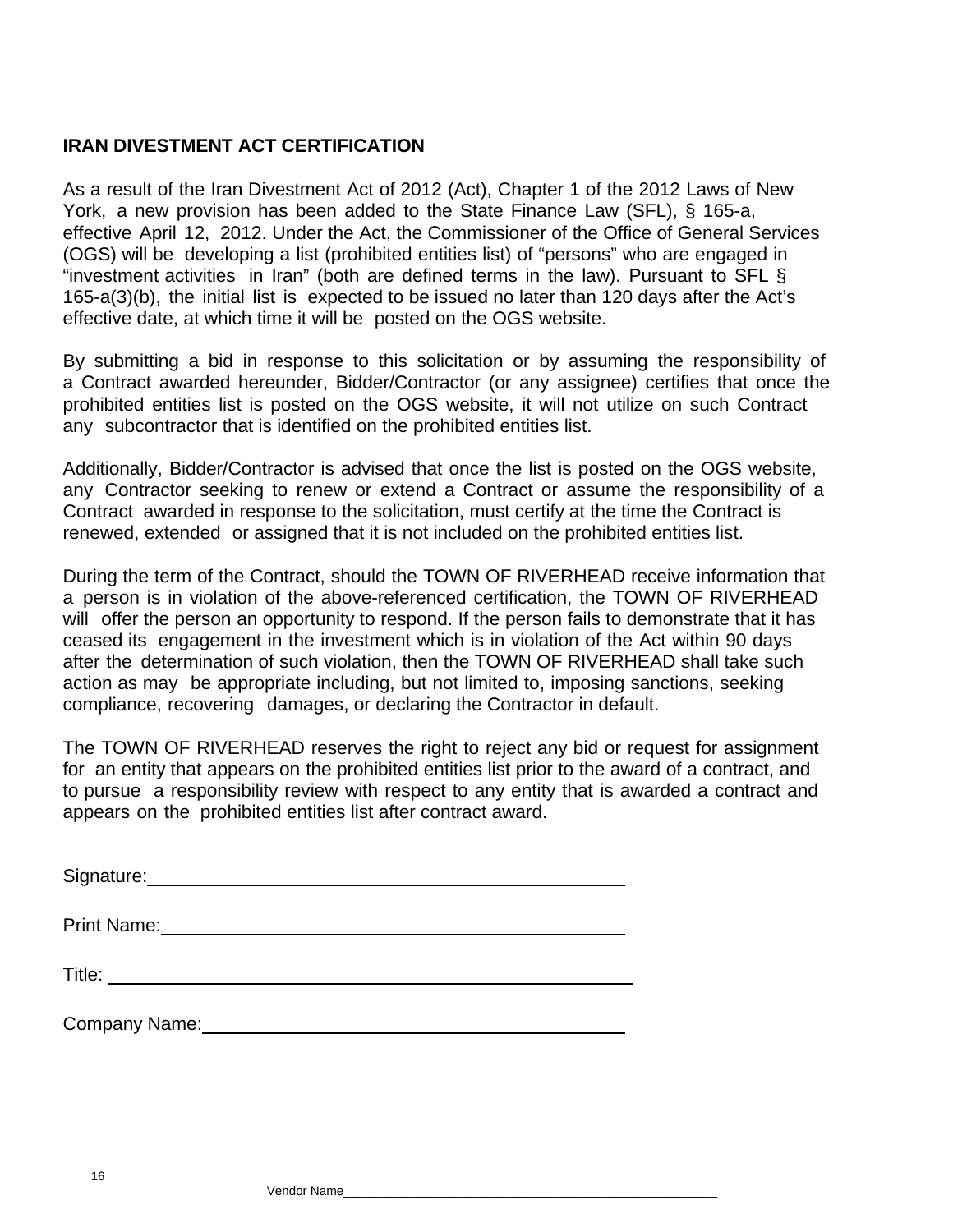#### **LOCATIONS OF TOWN OF RIVERHEAD TRAFFIC SIGNALS**

- **GRIFFING AVENUE & LINCOLN AVENUE**
- **HUBBARD AVENUE (IN FRONT OF RIVERHEAD FIRE HOUSE)**
- **HULSE LANDING ROAD (IN FRONT OF WR FIRE HOUSE)**
- **MILL ROAD & GLENWOOD MOBILE PARK**
- **MILL ROAD & HOME DEPOT**
- **MIDDLE ROAD & FOXWOOD MOBILE HOME PARK**
- **MIDDLE ROAD & OSTRANDER AVENUE**
- **MIDDLE ROAD & ROANOKE AVENUE**
- **NORTHVILLE TURNPIKE & DOCTORS PATH**
- **NORTHVILLE TURNPIKE & ELTON AVENUE**
- **NORTHVILLE TURNPIKE & MIDDLE ROAD**
- **NORTHVILLE TURNPIKE & ROUTE 105**
- **OSBORN AVENUE & COURT STREET**
- **OSBORN AVENUE & HARRISON AVENUE**
- **OSBORN AVENUE & PULASKI STREET**
- **PULASKI STREET & HAMILTON AVENUE**
- **PULASKI STREET & GRIFFING AVENUE**
- **PULASKI STREET & RAYNOR AVENUE**
- **PULASKI STREET & STOTZKY PK SKATEPARK (PED CROSSING**
- **RILEY AVENUE & DONNA DRIVE, CALVERTON (BY RILEY AVE SCHOOL)**
- **ROANOKE AVE & CENTRAL SUFFOLK HOSPITAL (PED CROSSING)**
- **ROANOKE AVE @ FIRE DEPT BUILDING**
- **ROANOKE AVE @ NORTHVILLE TPKE**
- **ROANOKE AVENUE & PULASKI STREET**
- **ROANOKE AVE @ RAILROAD AVE**
- **ROANOKE AVENUE & SECOND STREET**
- **ROUTE 58 & COMMERCE DRIVE**
- **ROUTE 58 & COUNTY SEAT PLAZA (STAPLES)**
- **ROUTE 58 & SABER (DICKS, CHRISTMAS TREE) & COSTCO**
- **ROUTE 58 & DOCTORS PATH**
- **ROUTE 58 & HARRISON AVENUE**
- **ROUTE 58 & HOME DEPOT**
- **ROUTE 58 & K-MART/BJ'S**
- **ROUTE R8 & KROEMER AVENUE**
- **ROUTE 58 & LOWES**
- **ROUTE 58 & MILL ROAD**
- **ROUTE 58 & NORTHVILLE TURNPIKE**
- **ROUTE 58 & OSBORN AVENUE**
- **ROUTE 58 & OSTRANDER AVENUE**
- **ROUTE 58 & RIVERHEAD CENTER (HOME DEPOT)**
- **ROUTE 58 & RIVERHEAD PLAZA**
- **ROUTE 58 & TANGER MALL DRIVE**
- **ROUTE 58 & TARGET**
- **ROUTE 105 & RIVERSIDE DRIVE**
- **SECOND STREET & MAPLE AVENUE**
- **SOUND AVENUE & EDWARDS AVENUE**
- **SOUND AVENUE & HULSE LANDING ROAD**
- **SOUND AVENUE & ROANOKE AVENUE**
- **SOUTH JAMESPORT AVENUE & NORTH & SOUTH RAILROAD AVENUE- TWO SIGNALS 1 & BRIDGE**
- **WADING RIVER MANOR ROAD (SCHOOL CROSSING)**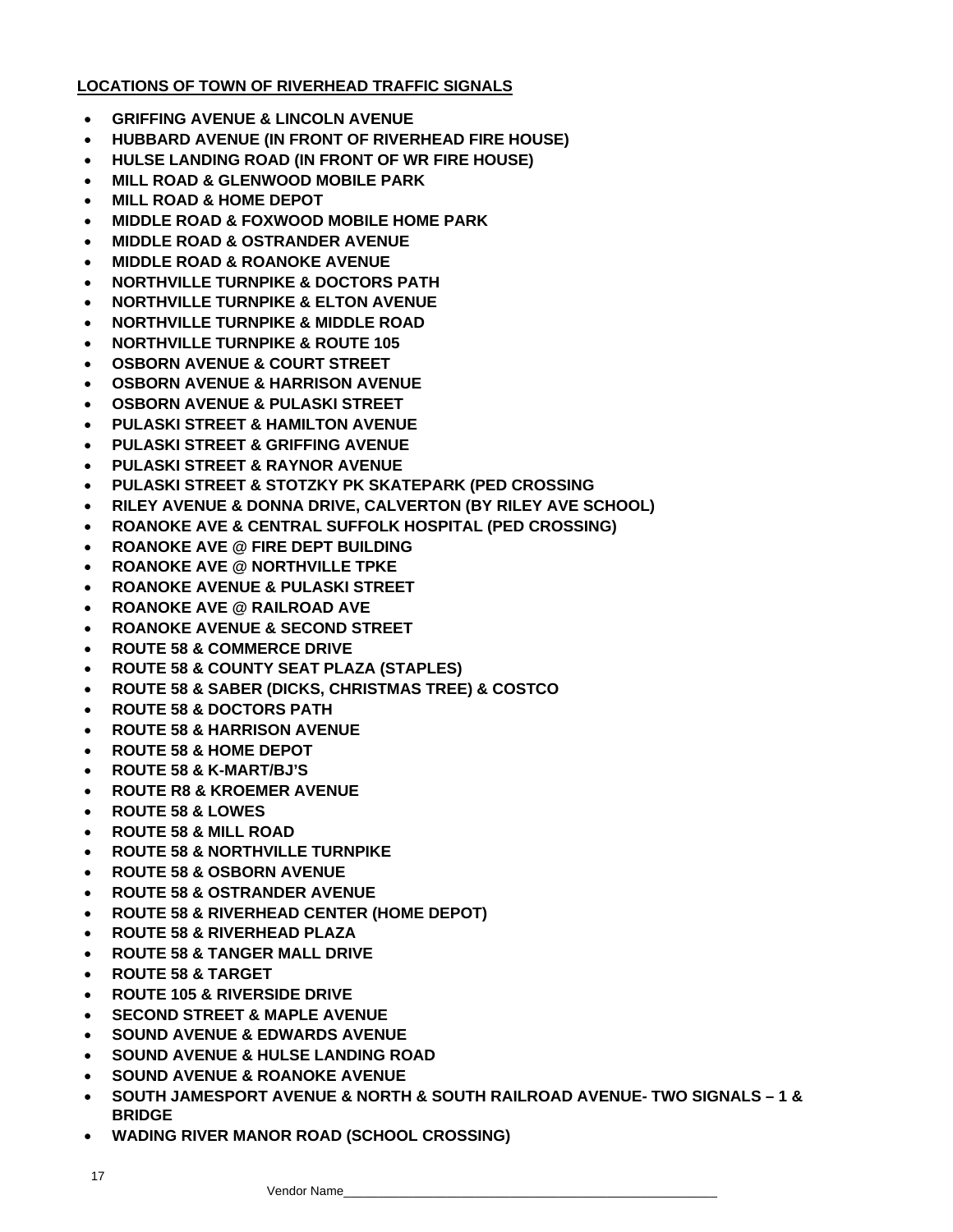#### **PRICING PAGE FOR TRAFFIC SIGNAL REPAIR & MAINTENANCE**

#### **Proposal Form Town of Riverhead**

| Item<br><b>Number</b> | <b>Price per Unit</b><br><b>Estimated</b><br>(Written in Words)<br>Quantity |                                                                                                                                       | <b>Unit Bid Price</b><br>(Written in Numbers) |              |
|-----------------------|-----------------------------------------------------------------------------|---------------------------------------------------------------------------------------------------------------------------------------|-----------------------------------------------|--------------|
|                       |                                                                             |                                                                                                                                       | <b>Dollars</b>                                | <b>Cents</b> |
| 1                     | 51 Locations<br>listed on<br>previous page                                  | Provide repair and maintenance services for traffic control<br>signal lights located within the Town of Riverhead                     |                                               |              |
|                       |                                                                             | DOLLARS___________CENTS                                                                                                               |                                               |              |
|                       |                                                                             | Per Man Per Hour                                                                                                                      |                                               |              |
| $\overline{2}$        | n/a                                                                         | Respond to emergency service calls within two (2) hours to<br>"safe off"                                                              |                                               |              |
|                       |                                                                             | DOLLARS CENTS                                                                                                                         |                                               |              |
|                       |                                                                             | Per Man Per Hour                                                                                                                      |                                               |              |
| 3                     | n/a                                                                         | Additional work ordered by the Town during normal working<br>hours. (I.e. underground work, pole removal, pole installation,<br>etc.) |                                               |              |
|                       |                                                                             | DOLLARS_____________CENTS<br>Per Man Per Hour                                                                                         |                                               |              |
| 4                     | n/a                                                                         | Additional work ordered by the Town to be completed during<br>overtime hours (after 5:00 p.m. weekdays, weekends, or<br>holidays)     |                                               |              |
|                       |                                                                             | <b>DOLLARS</b><br><b>CENTS</b><br>Per Man Per Hour                                                                                    |                                               |              |

Note: The Town reserves the right to increase, decrease or eliminate any or all items prior to or after contract award. In addition, at all times during this contract, the Town reserves the right to perform all work "In House" necessary for traffic signal repair.